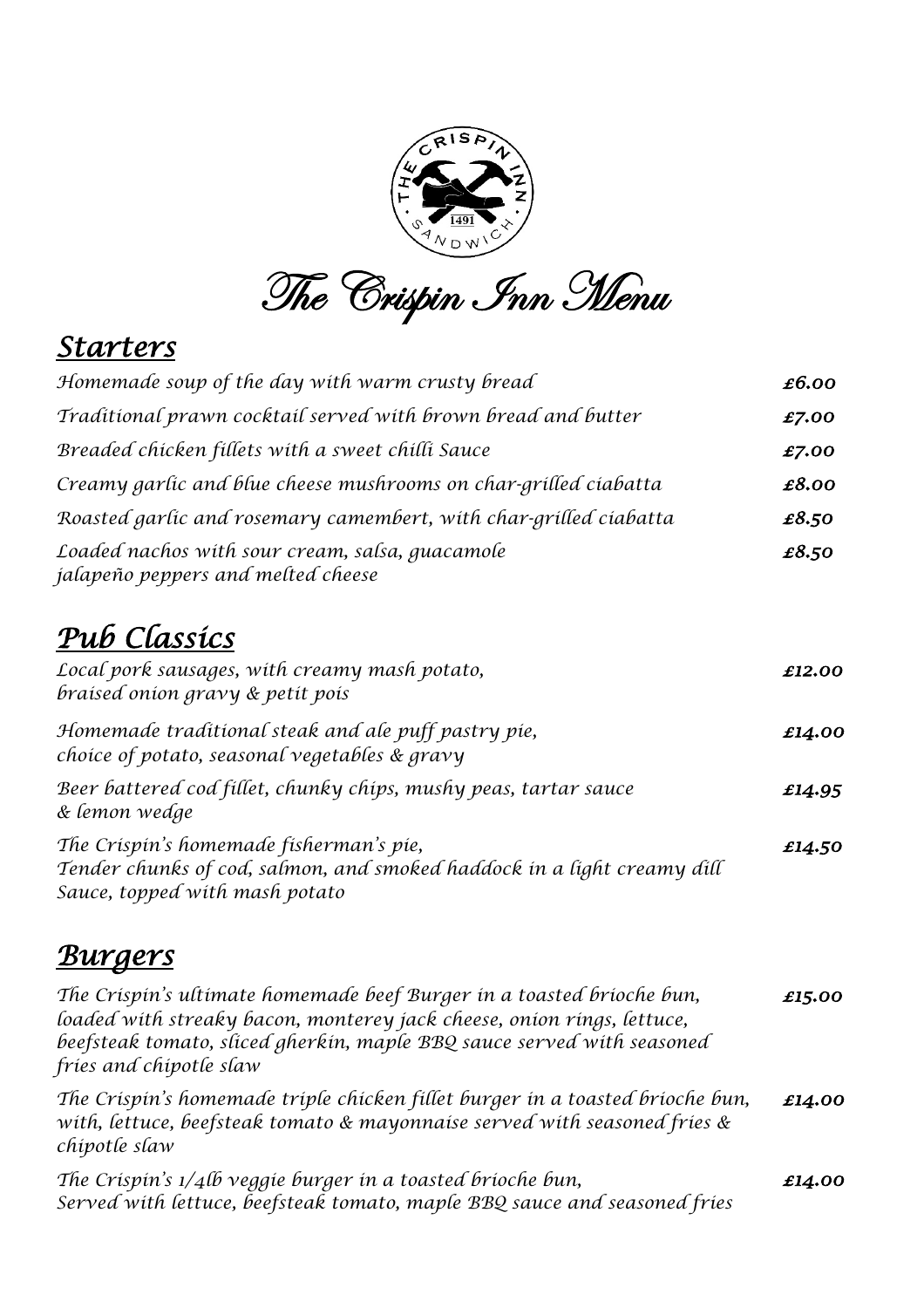### *Grill 8oz Sirloin Steak, grilled tomato & mushroom £19.00 seasoned chunky chips and petit pois Why not add a Sauce - homemade peppercorn sauce* **E3.00** *homemade mushroom sauce £3.00 The Crispin ultimate Mixed Grill <i>£25.00 Sirloin Steak, Gammon Steak, Chicken Breast and Pork Sausage Served with grilled tomato, mushroom, onion Rings, seasoned chunky chips and petit pois Maple glazed Gammon Steak with griddled pineapple £14.00 served with chunky chips and petit pois Fresh Fish*

| Pan Fried Skate Wing, with a caper butter sauce, parsley new potatoes<br>and asparagus spears                   | £23.00 |
|-----------------------------------------------------------------------------------------------------------------|--------|
| Whole grilled lemon sole with lemon and parsley butter<br>served with parsley new potatoes and asparagus spears | £24.00 |
| Moules and Frites- Mussels steamed with white wine, garlic, and cream<br>served with shoestring fries           | £12.95 |
| The Fish Platter - Roll mop, cockles, shell on prawns, smoked salmon<br>anchovies, lemon & dill mayonnaise      | £10.50 |

### *Pasta*

*Spaghetti Puttanesca – A traditional Italian pasta, with garlic, chilli, £13.00 tomato, black olives, and capers tossed in spaghetti*

## *Ploughman's and Salads*

| Triple Cheese Ploughman's, served with mixed salad, Sweet Gherkin, Apple,<br>Piccalilli, Grapes, and a char-grilled ciabatta | £11.50 |
|------------------------------------------------------------------------------------------------------------------------------|--------|
| Gammon Ham Ploughman's, served with mixed salad, Sweet Gherkin, Apple,<br>Piccalilli, Grapes, and a char-grilled ciabatta    | £11.00 |
| Scotch Egg Ploughman's, served with mixed salad, Sweet Gherkin, Apple,<br>Piccalilli, Grapes, and a char-grilled ciabatta    | £11.00 |
| Homemade Quiche Lorraine served with mixed salad, sweet gherkin, Apple,<br>Grapes and potato & Chive Salad                   | £11.00 |

# *Sides*

| Chunky Chips/Fries | homemade Garlic Bread/Cheesy Garlic Bread Onion Rings |       |       |
|--------------------|-------------------------------------------------------|-------|-------|
| £3.00              | £3.50                                                 | £4.50 | £3.00 |